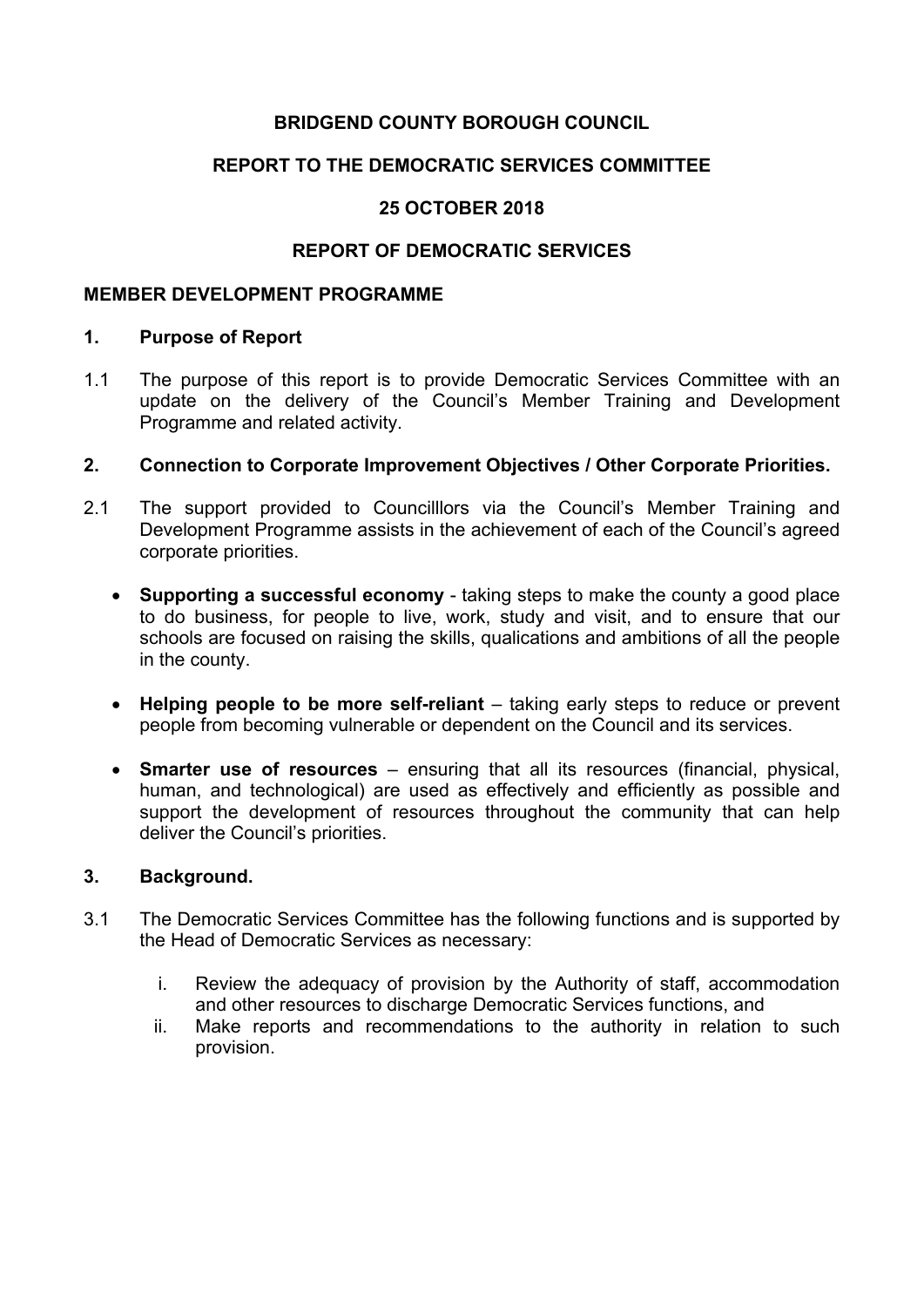# **4. Current situation / proposal.**

#### $4.1$ 4.1 **Member Training and Development Sessions**

4.1.1 The following Member Training and Development Sessions have been provided since 1<sup>st</sup> April 2018.

| <b>Date</b>                     | <b>Subject</b>                                                                                                                                                                                                | <b>Facilitator</b>                                   | <b>Number Attending</b> |
|---------------------------------|---------------------------------------------------------------------------------------------------------------------------------------------------------------------------------------------------------------|------------------------------------------------------|-------------------------|
| 30th April 2018                 | <b>Elected Member</b><br><b>Annual Reports</b>                                                                                                                                                                | Gary Jones, Head<br>of Democratic<br><b>Services</b> | 13                      |
| 30th April 2018                 | <b>Personal</b><br><b>Development Reviews</b>                                                                                                                                                                 | Gary Jones, Head<br>of Democratic<br><b>Services</b> | 13                      |
| 10 <sup>th</sup> May 2018       | <b>Elected Member</b><br><b>Annual Reports</b>                                                                                                                                                                | Gary Jones, Head<br>of Democratic<br><b>Services</b> | 12                      |
| 10th May 2018                   | <b>Personal</b><br><b>Development Reviews</b>                                                                                                                                                                 | Gary Jones, Head<br>of Democratic<br><b>Services</b> | 11                      |
| 11 <sup>th</sup> June 2018      | <b>GDPR</b> - The session<br>was provided by Acuity<br>Legal Ltd who<br>explained the<br>requirements of<br><b>General Data</b><br><b>Protection Regulations</b><br>which came into effect<br>on 25 May 2018. | Dr Kerry Beynon of<br><b>Acuity Legal Ltd</b>        | 12                      |
| 27th June 2018                  | <b>GDPR</b> - The session<br>was a repeat of the<br>session held on 11<br>June 2018 (please see<br>details above).                                                                                            | Dr Kerry Beynon of<br><b>Acuity Legal Ltd</b>        | 20                      |
| 11 <sup>th</sup> July 2018      | Dementia Friends-<br>The session highlighted<br>the issues faced by<br>those who have<br>dementia, carers of<br>those with dementia<br>and the role of service<br>providers.                                  | Marcia Vale of the<br><b>Alzheimer's Society</b>     | 8                       |
| 4 <sup>th</sup> October<br>2018 | <b>Corporate Landlord -</b><br>the session informed<br>Members about the<br>new introduced<br>integrated service area<br>responsible for full<br>operational and                                              | Josh Dunn of<br>PeopleToo                            | 11                      |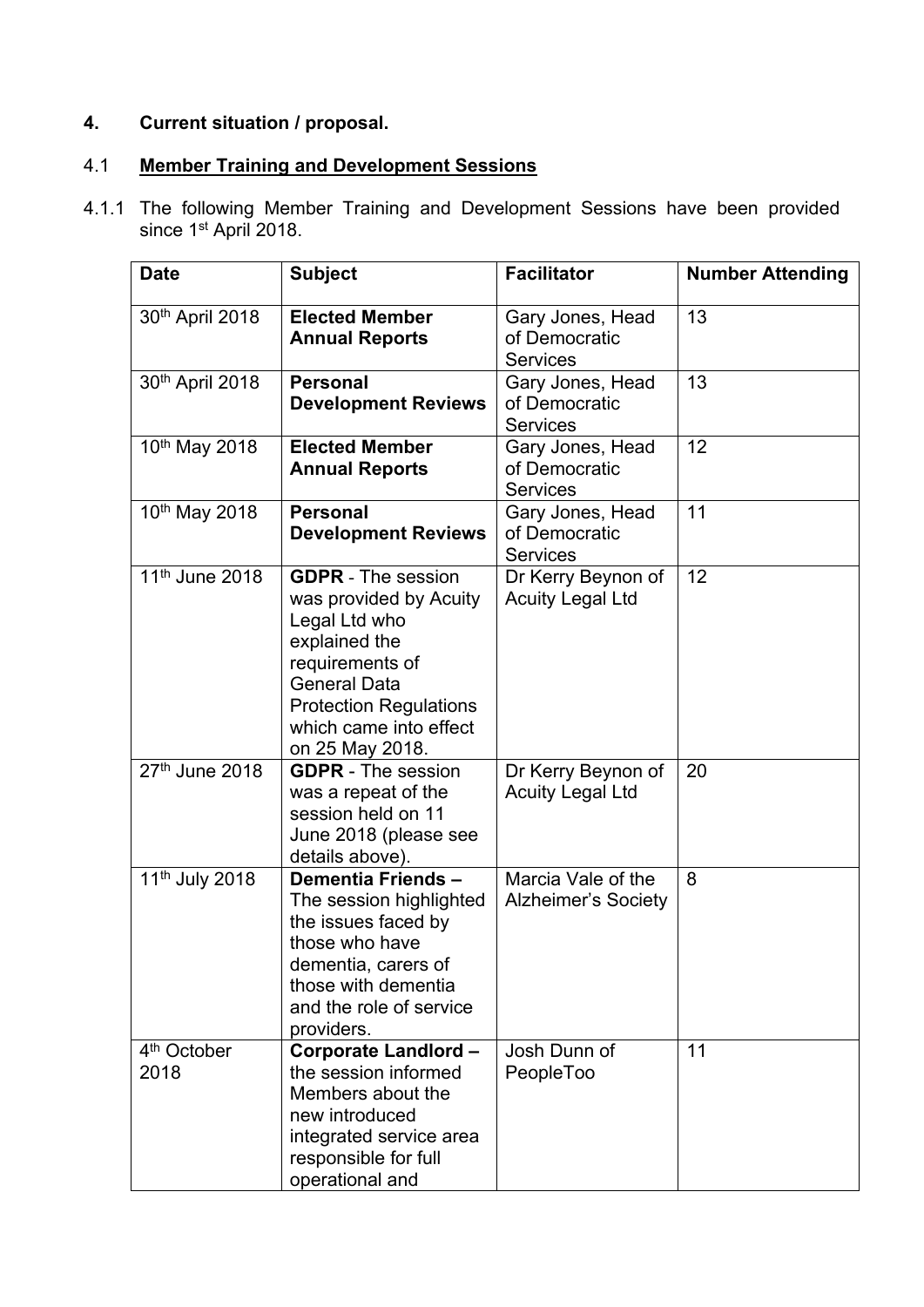| strategic facilities |  |
|----------------------|--|
| management.          |  |

## 4.2 **Pre-Council Briefing Sessions**

4.2.1 The following Pre-Council Briefing Sessions have been provided since 1<sup>st</sup> April 2018.

| <b>Date</b>                | <b>Subject</b>                                                                                                                                                                             | <b>Facilitator</b>                             | <b>Number Attending</b> |
|----------------------------|--------------------------------------------------------------------------------------------------------------------------------------------------------------------------------------------|------------------------------------------------|-------------------------|
| 25th April 2018            | <b>Central South</b><br>Consortium -<br>The briefing session<br>covered the role of the<br>CSC in improving<br>educational outcomes<br>for pupils/learners.                                | <b>Central South</b><br>Consortium             | 49                      |
| 20 <sup>th</sup> June 2018 | <b>Traffic Management</b><br>and Road Safety -<br>The briefing session<br>provided an overview<br>of the aims of the<br><b>Council's Traffic</b><br>Management and<br>Road Safety Section. | Tony Godsall,<br><b>Highways</b><br>Department | Not known               |
| 18 <sup>th</sup> July 2018 | <b>Community</b><br>Transport -<br>The briefing session<br>provided Members<br>with an update on<br>community transport<br>operations in Bridgend<br>County Borough.                       | Kwaku Opoku-<br>Addo, Highways<br>Department   | 19                      |

## 4.3 **Development Control Committee Training Sessions**

4.3.1 The following Development Control Committee Training Sessions have been provided since 1<sup>st</sup> April 2018.

| <b>Date</b>                | <b>Subject</b>                                                                                                                                                                      | <b>Facilitator</b>                      | <b>Number Attending</b> |
|----------------------------|-------------------------------------------------------------------------------------------------------------------------------------------------------------------------------------|-----------------------------------------|-------------------------|
| 26th April 2018            | <b>Traffic Management</b><br>and Road Safety -<br>The briefing session<br>provided an overview<br>of the aims of the<br>Council's Traffic<br>Management and<br>Road Safety Section. | Tony Godsall,<br>Highways<br>Department | Not known               |
| 07 <sup>th</sup> June 2018 | <b>Community</b>                                                                                                                                                                    | Kwaku Opoku-                            | 18                      |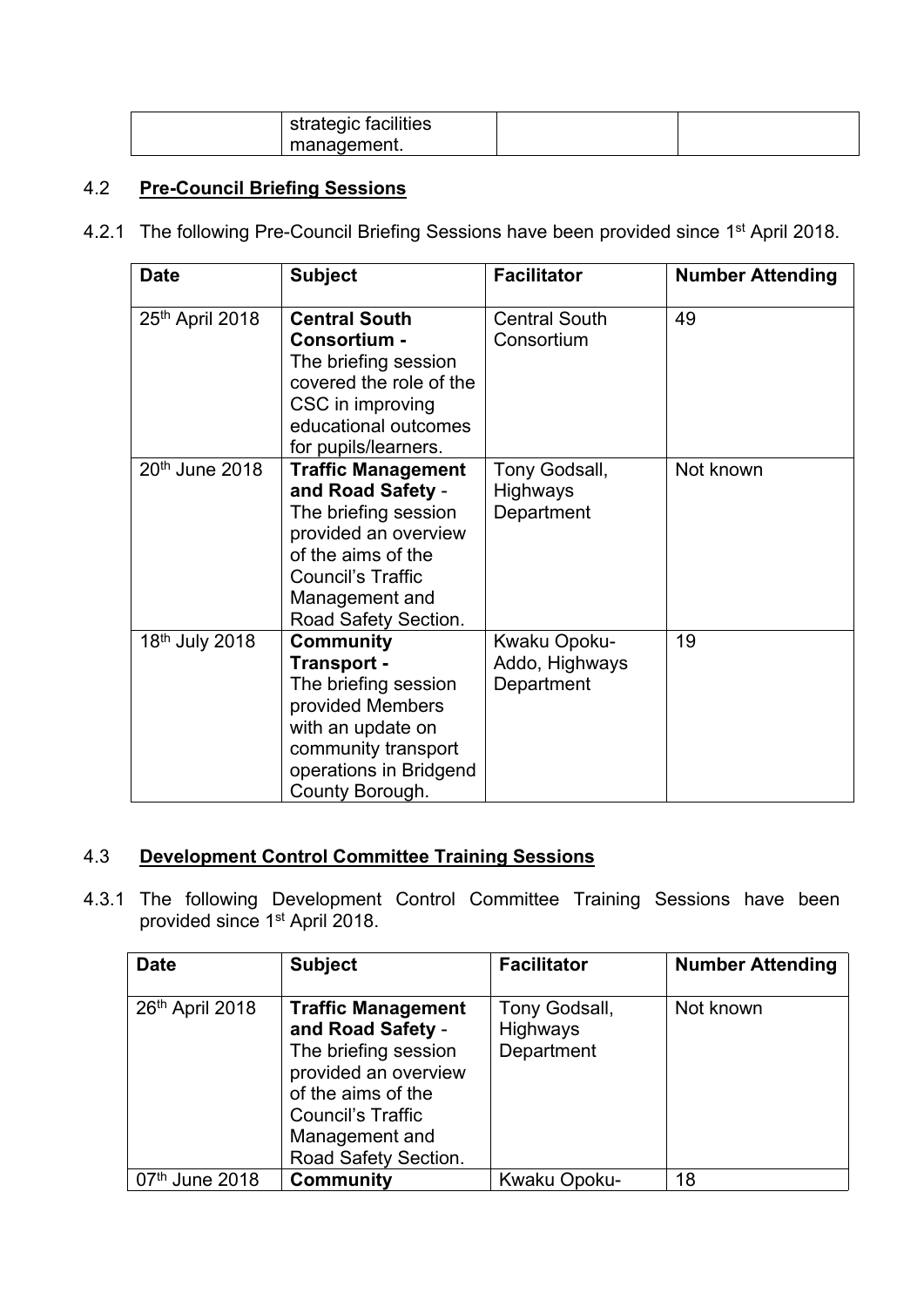|                                  | Transport -<br>The briefing session<br>provided Members<br>with an update on<br>community transport<br>operations in Bridgend<br>County Borough.                                                                                                                 | Addo, Highways<br>Department                                                        |           |
|----------------------------------|------------------------------------------------------------------------------------------------------------------------------------------------------------------------------------------------------------------------------------------------------------------|-------------------------------------------------------------------------------------|-----------|
| 18th July 2018                   | <b>Cenin Renewables -</b><br>Site visit at<br>Cenin Renewables to<br>view wind turbine,<br>solar panels, cement<br>labs, anaerobic<br>digestion plant and<br>battery bank.                                                                                       | <b>Cenin Renewables</b>                                                             | Not known |
| 19th July 2018                   | <b>Section 106</b><br><b>Agreements -</b><br>The session provided<br>Members with an<br>outline of Section 106<br>Agreements and<br>described how these<br>agreements are used.                                                                                  | Gareth Denning,<br>Section 106 Officer<br>and Rod Jones,<br><b>Senior Solicitor</b> | Not known |
| 30 <sup>th</sup> August<br>2018  | <b>Royal Town Planning</b><br><b>Institute Value of</b><br><b>Planning -</b><br>The session outlined<br>what Planning delivers<br>in terms of the<br><b>Local Development</b><br>Plan; Planning<br>permissions / refusals;<br>Enforcement action<br>and Appeals. | Roisin Wilmott of<br><b>Royal Town</b><br><b>Planning Institute</b><br>Cymru        | Not known |
| 11 <sup>th</sup> October<br>2018 | Houses in Multiple<br>Occupation                                                                                                                                                                                                                                 | Rhodri Davies,<br>Development and<br><b>Building Control</b><br>Manager             | Not known |

## 4.4 **Future scheduled Member Training and Development Sessions**

- 4.4.1 The following Member Training and Development Session has been scheduled:
	- 29<sup>th</sup> October: Code of Conduct Training primarily for Town and Community **Councillors**

## 4.5 **Future scheduled Pre-Council Briefings**

4.5.1 The following Pre-Council Briefings have been scheduled: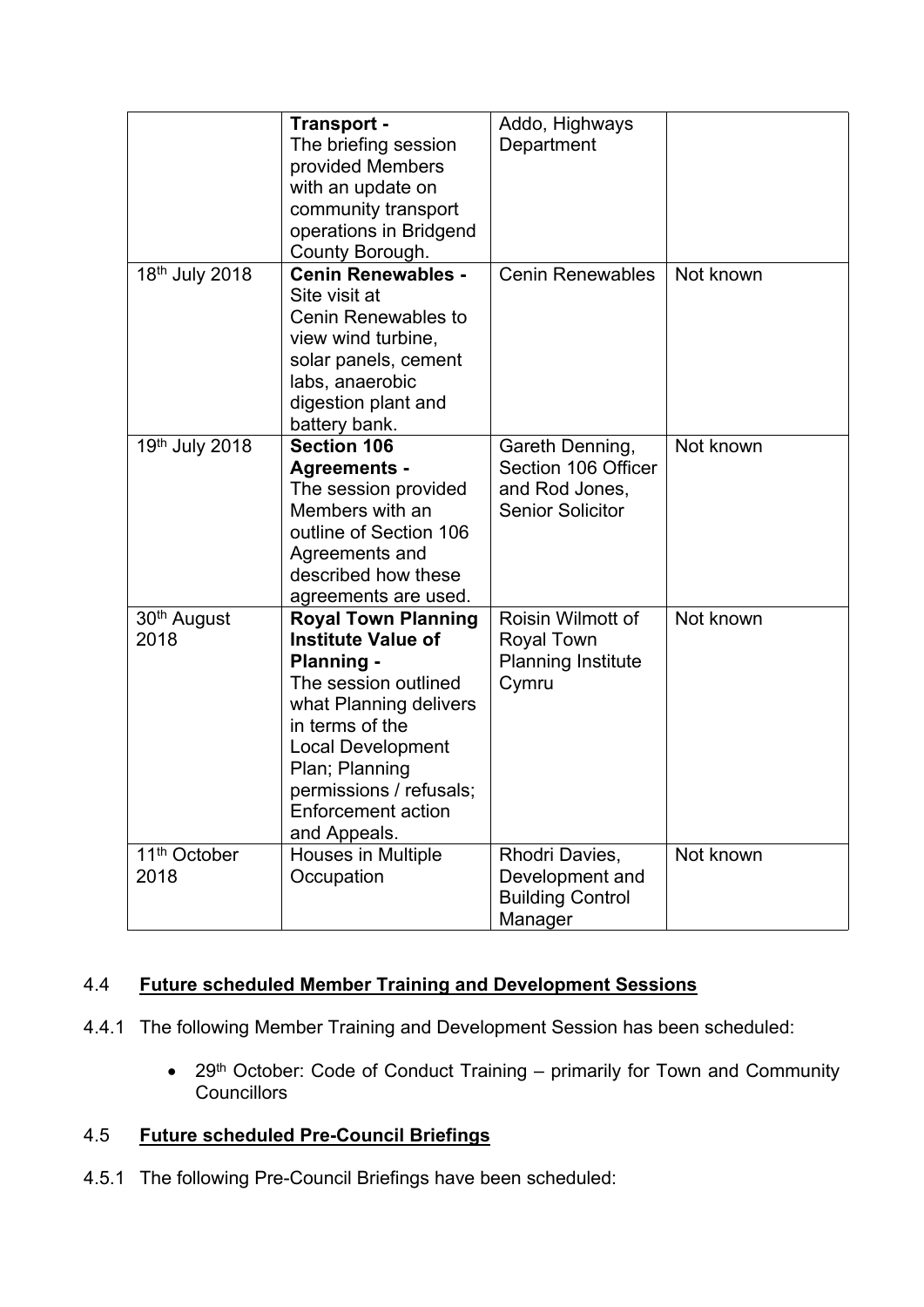- 24<sup>th</sup> October: Budget Consultation Exercise with Councillors
- 21<sup>st</sup> November: Young Carers
- 19<sup>th</sup> December: Anti-Slavery and Human Trafficking
- 23<sup>rd</sup> January: Rural Development Plan
- $\bullet$  20<sup>th</sup> February: Rota Visiting

## 4.6. **Future scheduled Development Control Committee Training Sessions**

- 4.6.1 The following Development Control Committee Training Sessions have been scheduled:
	- 22<sup>nd</sup> November: Section 215 notices and procedures
	- 3<sup>rd</sup> January: End of Year Performance Report
	- 14<sup>th</sup> February: Sustainable Drainage Systems and SuDS Approving Bodies the New System
	- 28<sup>th</sup> March: Education contributions and surplus spaces in 21<sup>st</sup> Century **Schools**

## 4.7 **Future proposed Member Training and Development Sessions/Pre-Council Briefings**

- 4.7.1 The following Member Training and Development Sessions and Pre Council Briefings are proposed to be scheduled:
	- Elective Home Education
	- Using Bridgemaps
	- Additional Learning Needs and Autism Awareness
	- Scrutiny Training various
	- Dementia Friends Repeat Session
	- Cwm Taf Regional/ Partnership Working

## 4.8 **E-Learning**

- 4.8.1 The Council has devised a range of e-learning courses for Members to support their learning and development needs. The provision of e-learning courses gives Members the opportunity to undertake their learning and development remotely at a convenient time at their own pace.
- 4.8.2 Since the start of the electoral term the following courses below been provided, the number of Members that have completed each course is shown in brackets:
	- o Corporate Induction (8 Members)
	- o General Data Protection Regulations (1)
	- o Display Screen Equipment (1)
	- o Fire Safety Awareness (2)
	- o ICT Code of Conduct (6)
	- o Safeguarding Children and Adults (13)
	- o Violence Against Women, Domestic Abuse and Sexual Violence (2)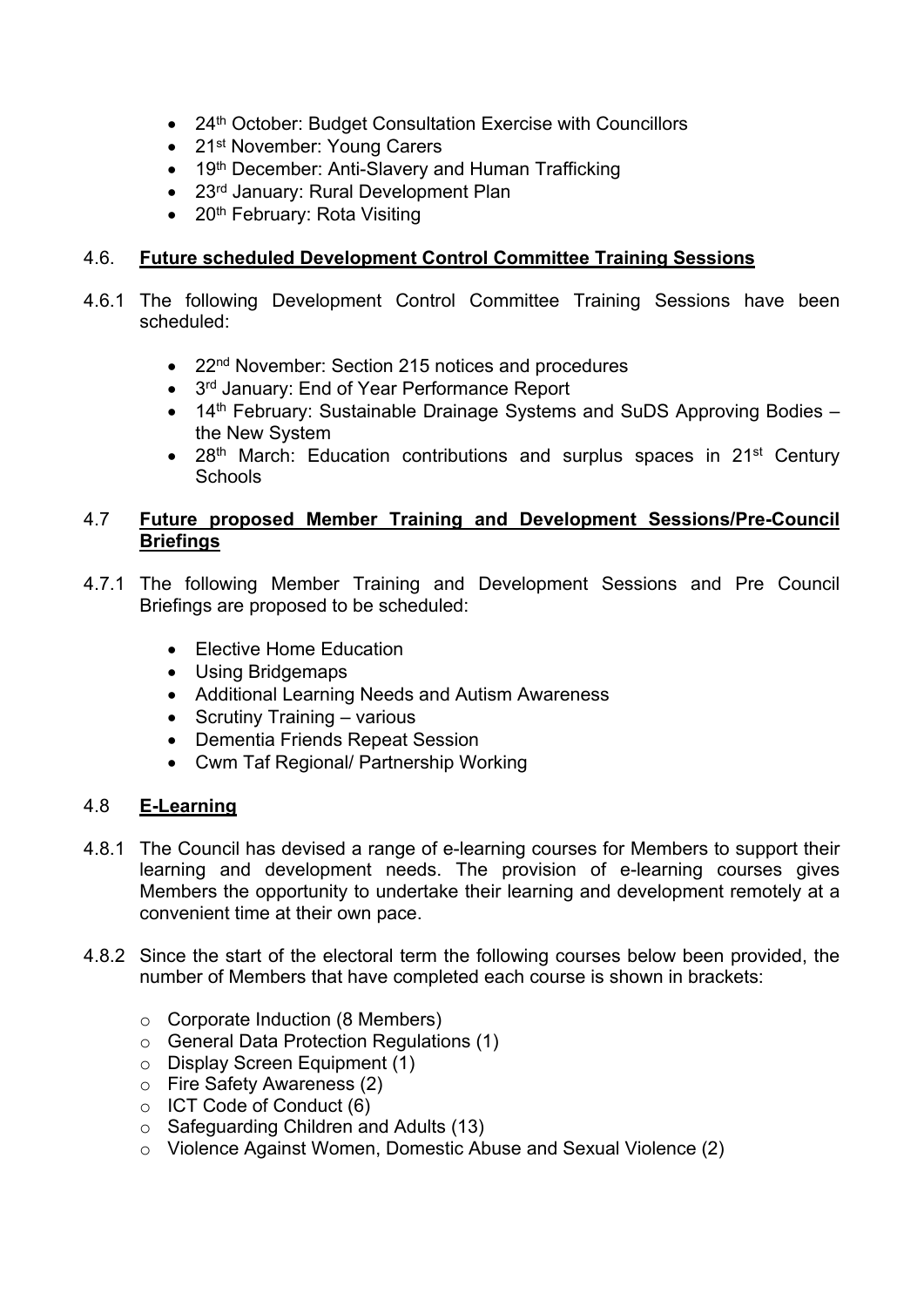- 4.8.3 In total 20 Members have accessed e-learning courses since the start of the electoral term.
- 4.8.4 There has been minimal use by Members of the e-learning facilities. The views of the Committee are requested of how Members could be encouraged to make greater use of the available e-learning facilities.

## 4.9 **Members Annual Reports**

4.9.1 The Council is required to provide each Councillor with the opportunity to prepare and publish an annual report on their activities. For the 2017-18 Municipal Year 34 Councillors prepared and published an Annual Report. All Annual Reports were published in Welsh and English on the Council's website before 31<sup>st</sup> July 2018.

## 4.10 **Personal Development Plans**

4.10.1 The provision of Personal Development Plans (PDPs) for Members is being progressed with individual Members. Once this process is completed PDPs will be reviewed to identify and prioritise Members development needs and arrange relevant development opportunities.

## **5. Effect upon Policy Framework and Procedure Rules.**

5.1 There is no effect upon the Policy Framework and Procedure Rules.

## **6. Equality Impact Assessment**

6.1 There are no equality implications arising from this report.

## **7. Wellbeing of Future Generations (Wales) Act 2015 Implications**

7.1 The well-being goals identified in the Act were considered in the preparation of this report. It is considered that there is no significant or unacceptable impact upon the achievement of well-being goals/objectives as a result of this report.

#### **8. Financial Implications.**

8.1 Elected Member learning and development, will be resourced from the allocated Member Development budget (£13,650 for 2018-19). Reasonable allocation will be made as part of the annual budget round and applied with regard to the corporate needs of the Authority. The Democratic Services Committee will monitor appropriate spend on the budget. In house training will be provided by Directorates if the topic relates to their service areas. The costs for this type of event will be met from within Directorate budgets and not from the Member Development budget.

#### **9. Recommendation.**

- 9.1 The Committee is recommended to note the contents of the report and to:
	- i. Identify any additional topics for pre-Council briefings and prioritise them accordingly;